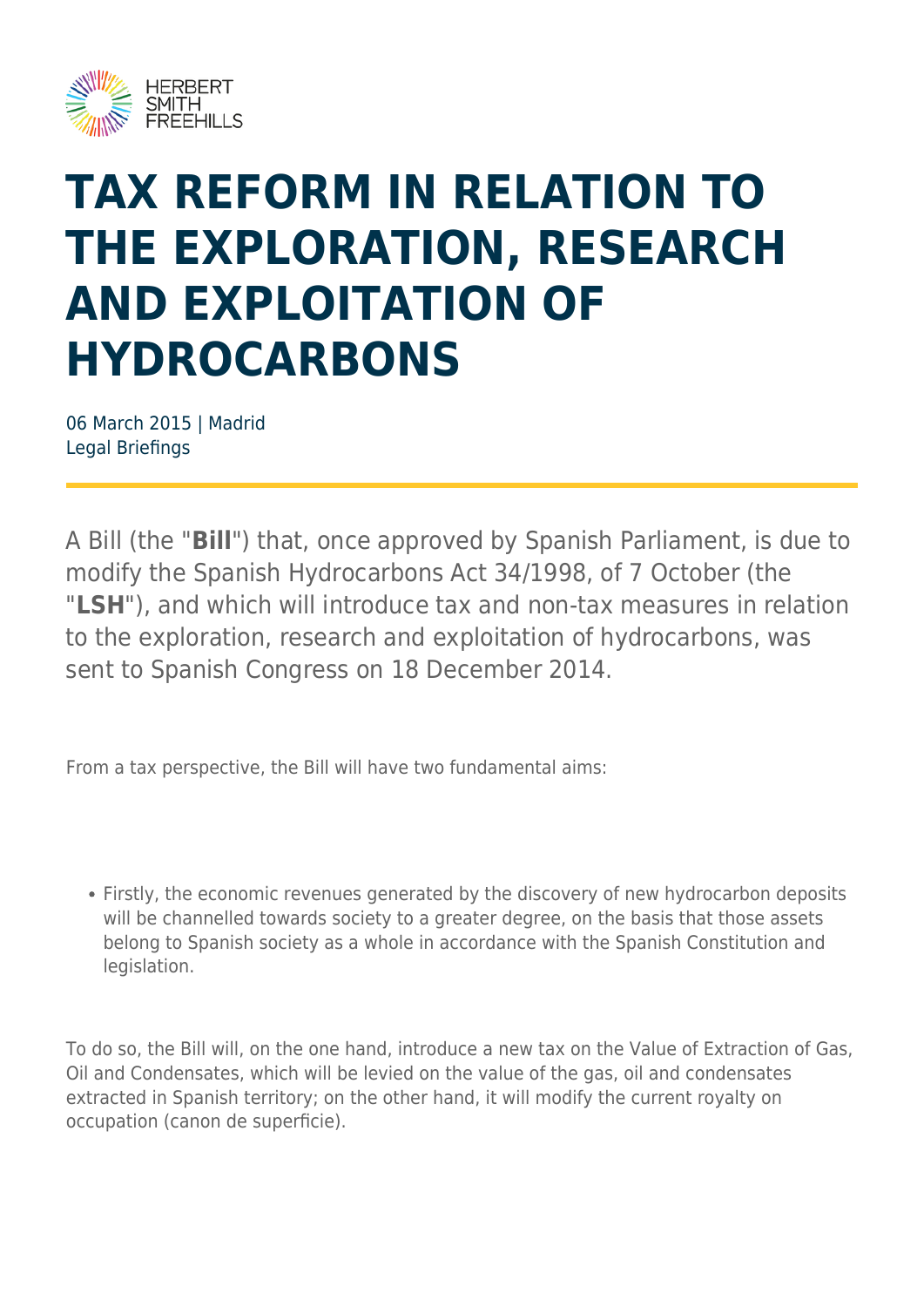Secondly, the aim is to achieve greater social commitment towards those communities in which hydrocarbon exploration, research and extraction is carried out.

With this objective, the Bill introduces a system of incentives for the communities in which those activities are located. Furthermore, the Bill introduces an obligation for the holders of exploitation concessions to share the revenues that they obtain from the sale of hydrocarbons with the owners of the land underlying the hydrocarbon deposits, which they will do by paying annual amounts.

We include below a brief analysis of the tax measures brought in by the planned reform of the LSH.

## **1. NEW TAX ON THE VALUE OF EXTRACTION OF GAS, OIL AND CONDENSATES**

The Bill introduces a tax on the Value of Extraction of Gas, Oil and Condensates. This new tax is a direct and real tax levied on the value of the public products of gas, oil and condensates extracted in Spanish territory. Entities that perform gas, oil and condensate extraction activities under hydrocarbon deposit exploitation concessions in Spanish territory are subject to payment of the tax.

We summarise below the main features of this new tax:

#### **TAX BASIS**

The tax basis for tax is the sum of the value of gas, oil and condensates extracted during the tax period once the first filtration and separation has been carried out.

For these purposes, the value of extraction will be determined by the reference price approved by order of the Ministry of Industry, Energy and Tourism, which will be arithmetical average of the prices applicable over the 12 months – according to the prices of each product on the most representative markets – in each tax period.

#### **TAX RATE AND TAX APPLICABLE**

The Bill establishes a gradual scale according to the volume of production and the type of exploitation (inland or offshore). The tax rates will range between 1-8% for oil and condensate production, whereas the tax rate for gas will range between 1-5%.

The full tax amount will be the resulting amount from applying the tax rate according to the above scales to the tax basis.

#### **TAX PERIOD AND ACCRUAL**

The tax period will be the calendar year (unless the activity under the exploitation concession stops, in which case the tax period will end on the date on which it stops). The tax will accrue on the last day of the tax period.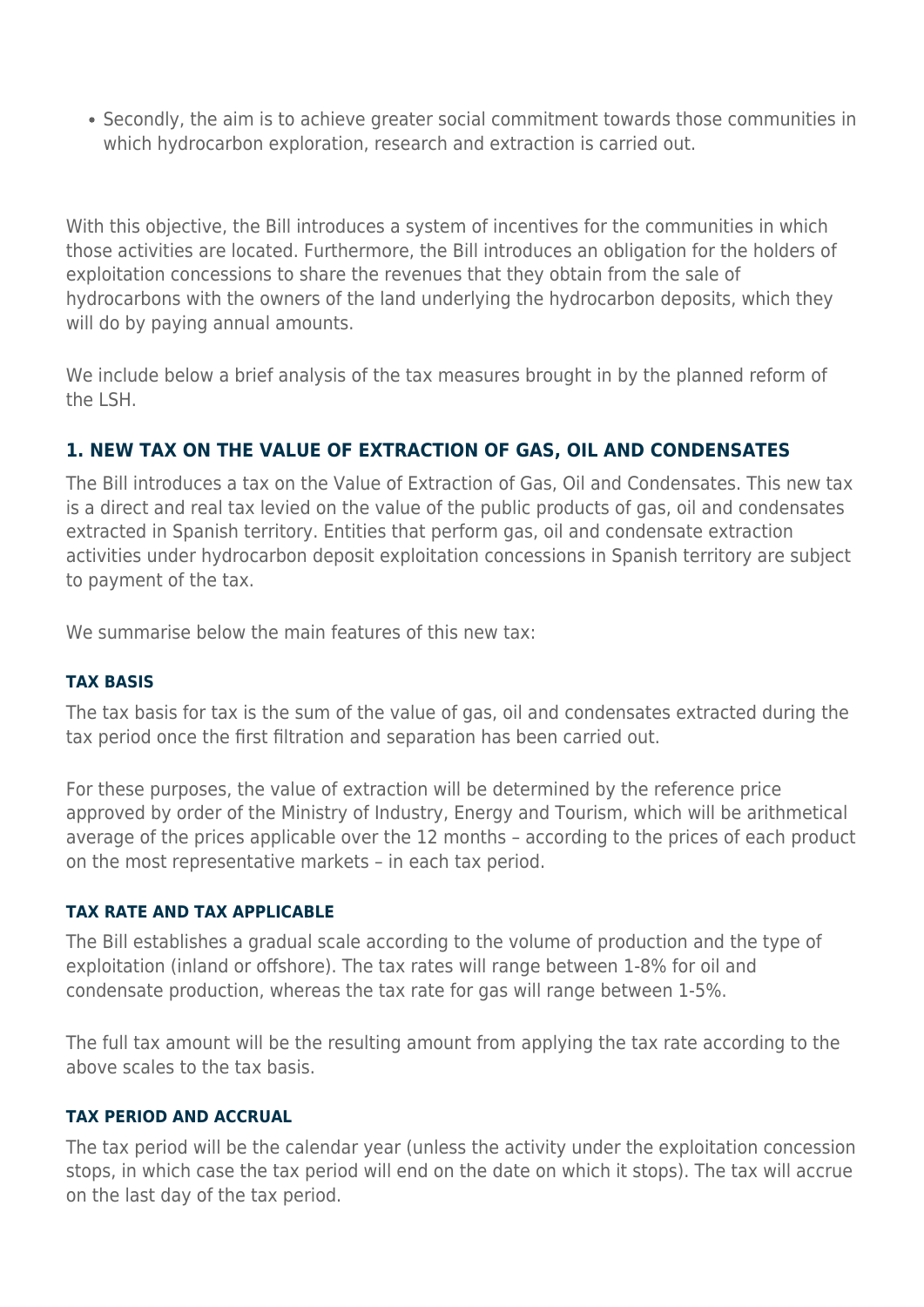#### **SETTLEMENT AND PAYMENT**

Entities that are subject to the tax have an obligation carry out a self-assessment of the tax and to deposit the due amount within the first 20 calendar days of the month of April following the year in which the tax accrued.

However, entities must within the first 20 calendar days of the month of October of the same year in which the tax accrues make a fractional payment on account of the tax due for the then-current tax period. The basis for calculating the fractional payment will be determined by the value of extraction during the first six months of each calendar year, and the tax rates indicated above will then be applied to those values.

### **2. MODIFICATION OF THE ROYALTY ON OCCUPATION**

The Bill modifies the royalty on occupation (canon de superficie), a special tax levied on entities for the private use or special enjoyment of state-administered public hydrocarbons under research permits and concessions to exploit hydrocarbon deposits. As a result, the first additional provision of the LSH, which establishes that royalty, is expressly derogated.

As well as the two existing tariffs of the royalty (the first tariff related to research permits and the second related to exploitation concessions), the Bill adds another two tariffs, which will be levied on the drilling of wells and on the obtainment of seismic data respectively:

- The third tariff will accrue if wells are drilled under research permits or exploitation concessions. If a well is inland, the tariff will be €125,000, while if the well is offshore, the tariff charged will be €600,000 per well.
- Obtaining seismic data under exploration permits, research permits or exploitation concessions will be subject to a fourth tariff. The tariff is valued at €0.3/metre in the case of 2D seismic campaigns, while the tariff is valued at €0.0003/square metre in the case of 3D seismic campaigns.

The third and fourth tariffs of the royalty will accrue at the beginning of the work performed in respect of the seismic campaign or drilling of the well, as applicable.

As a result of the above, the royalty will be composed of four tariffs; both the first and the second tariffs remain unchanged.

### **3. INCENTIVES TO EXPLORATION, RESEARCH AND EXPLOITATION OF HYDROCARBONS**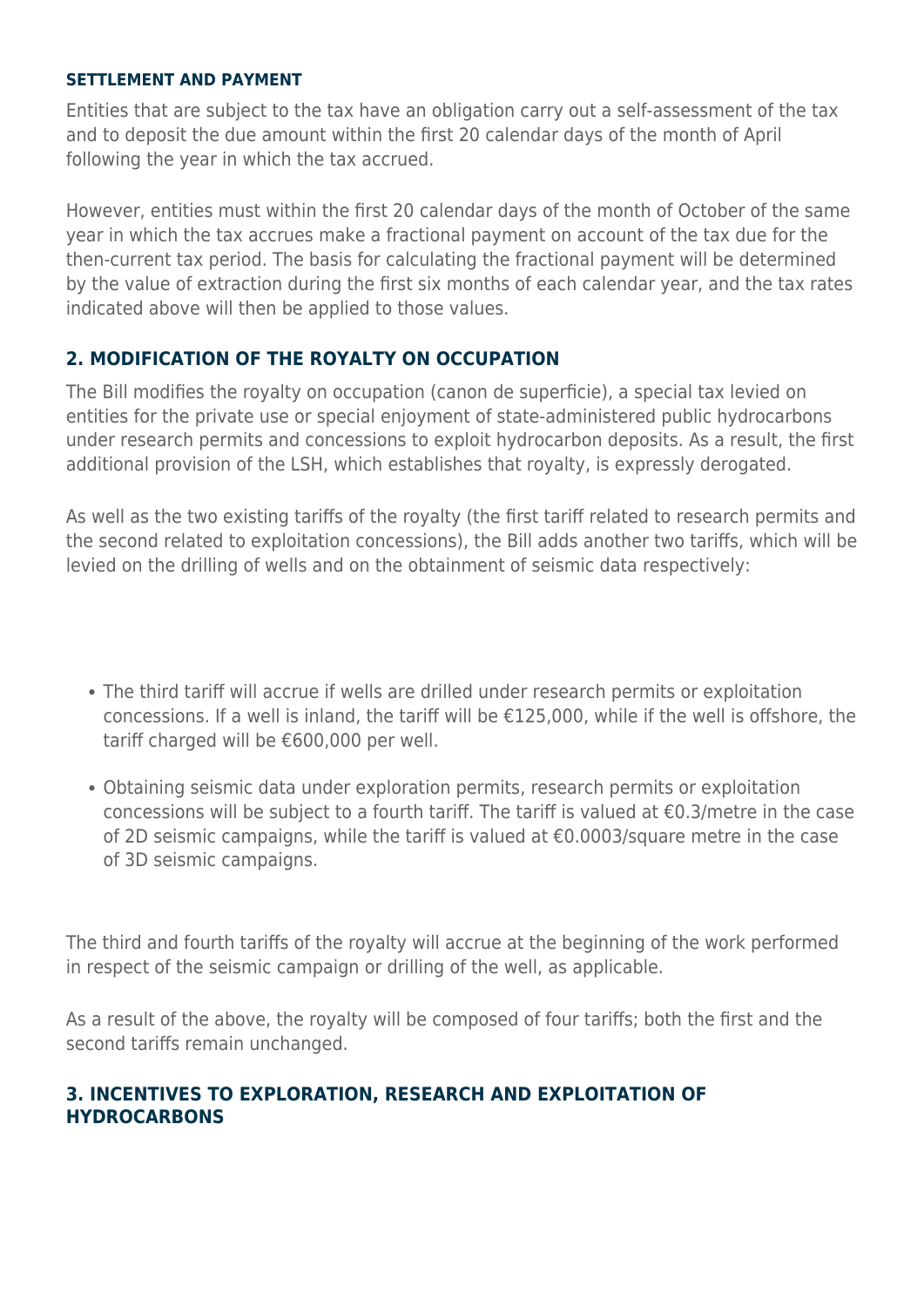In order to ensure that the income from taxes levied on the exploration, research and exploitation of hydrocarbons is allocated especially to those areas in which those activities are performed and thus to mitigate the impact of those activities in the territories in question, the Bill proposes including a system of incentives for the autonomous regions and municipalities in which hydrocarbon exploration, research and exploitation occurs.

According to the Bill, the amount, distribution and other aspects of these subsidies will be established each year in the General State Budget, in compliance with the provisions of the General Subsidies Act 38/2003, of 17 November, according to the financial capacities existing at any given time.

# **4. PAYMENTS TO THE LANDOWNERS**

According to the Bill, the holders of concessions to exploit hydrocarbons deposits will now have an obligation to share the revenues obtained from the sale of hydrocarbons with the owners of the land underlying where the hydrocarbons have been extracted. To that end, the holders of exploitation concessions have an obligation to pay the owners of such land 1% of the value of the hydrocarbons extracted.

For the purposes of the Bill, the owners of the underlying land will be understood to be the parties on record as such in the Cadastral Register on the date on which the exploitation concession is granted. Failure to pay the amounts due in this regard will constitute a breach of the terms and conditions of the exploitation concession itself and could result in the termination of the concession.

Finally, the Bill establishes that these payments will not have retroactive effects and they will therefore only apply to exploitation concessions granted after the Bill enters into force (it is due to enter into force on 1 January 2016, after it has passed through and been approved by Parliament).